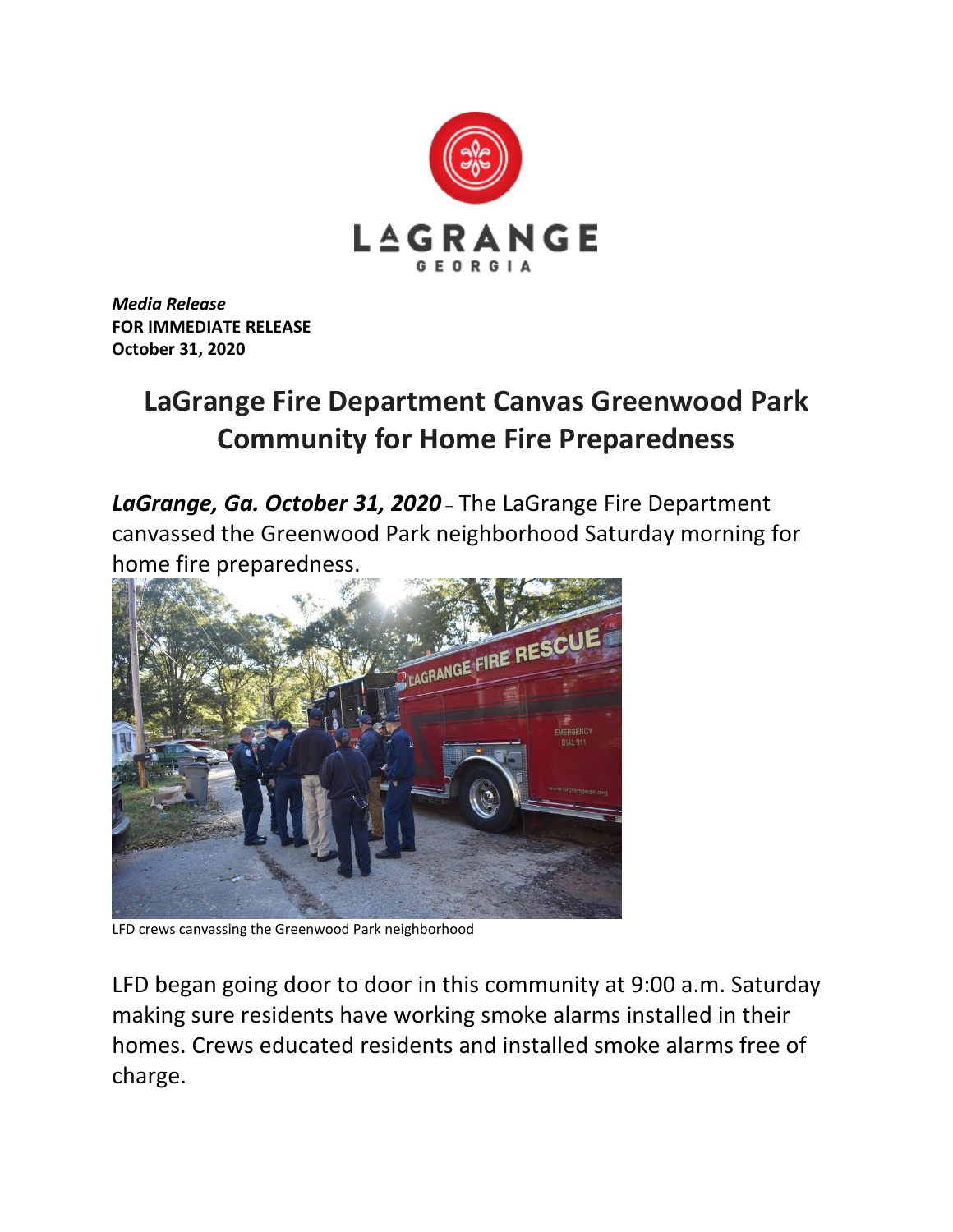Early Wednesday in this community two children passed away in a home fire. Their mother is still recovering.

The LaGrange Fire Department wants to remind the community to take advantage of daylight saving time (DST) this weekend to check to see if you have a working smoke alarm with fresh batteries. Devices older than 10 years should be replaced.

"We are encouraging everyone to test their smoke alarms and change your batteries this weekend. Smoke alarms save lives," said LFD Chief John Brant. "If you have working smoke alarms and a working emergency escape plan, you have the increased likelihood of surviving a fire and we want all of our residents to be safe."



LFD Chief John Brant installs smoke alarm

Before you go to bed Saturday night, you are encouraged to set your clocks back for the end of daylight saving time which ends Sunday, November 1st at 2:00 a.m.